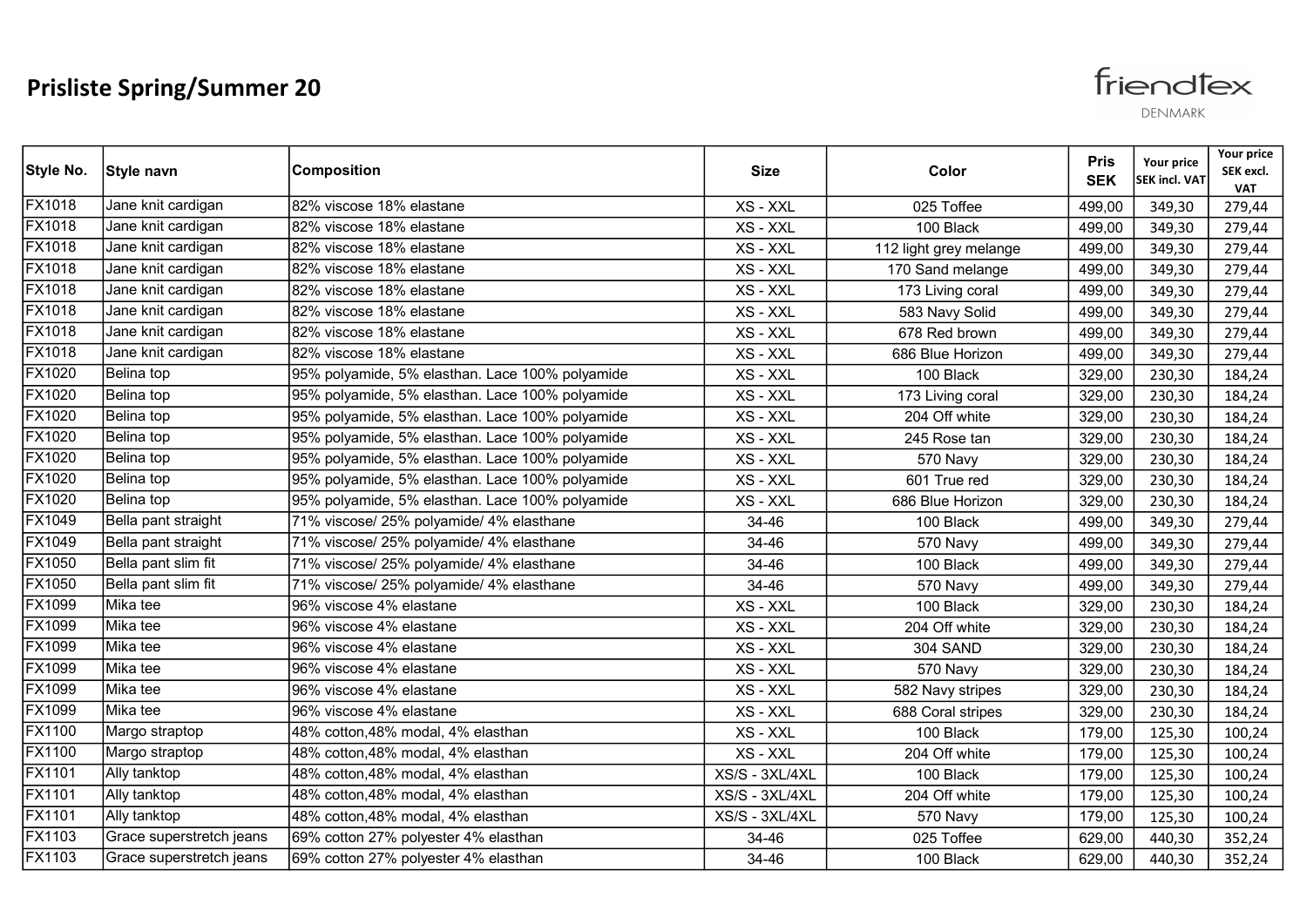friendfex

| FX1103        | Grace superstretch jeans  | 69% cotton 27% polyester 4% elasthan            | 34-46     | 570 Navy              | 629,00 | 440,30 | 352,24 |
|---------------|---------------------------|-------------------------------------------------|-----------|-----------------------|--------|--------|--------|
| FX1155        | Lydia knit pullover       | 82% viscose 18% elastane                        | XS - XXL  | 100 Black             | 479,00 | 335,30 | 268,24 |
| FX1155        | Lydia knit pullover       | 82% viscose 18% elastane                        | XS - XXL  | 170 Sand melange      | 479,00 | 335,30 | 268,24 |
| FX1155        | Lydia knit pullover       | 82% viscose 18% elastane                        | XS - XXL  | 686 Blue Horizon      | 479,00 | 335,30 | 268,24 |
| FX1279        | <b>Bailey blouse</b>      | 95% polyamide, 5% elasthan. Lace 100% polyamide | XS - XXL  | 100 Black             | 379,00 | 265,30 | 212,24 |
| FX1279        | <b>Bailey blouse</b>      | 95% polyamide, 5% elasthan. Lace 100% polyamide | XS - XXL  | 570 Navy              | 379,00 | 265,30 | 212,24 |
| FX1281        | Annabel top               | 82% polyamide 18%elastane                       | XS - XXL  | 100 Black             | 229,00 | 160,30 | 128,24 |
| <b>FX1281</b> | Annabel top               | 82% polyamide 18% elastane                      | XS - XXL  | 200 White             | 229,00 | 160,30 | 128,24 |
| FX1281        | Annabel top               | 82% polyamide 18% elastane                      | XS - XXL  | 570 Navy              | 229,00 | 160,30 | 128,24 |
| FX1292        | Hailey blouse             | 48% cotton, 48% modal, 4% elasthan              | XS - XXL  | 204 Off white         | 299,00 | 209,30 | 167,44 |
| FX1343        | Lina high neck top        | 95% polyamide, 5% elasthan. Lace 100% polyamide | XS - XXL  | 100 Black             | 359,00 | 251,30 | 201,04 |
| FX1343        | Lina high neck top        | 95% polyamide, 5% elasthan. Lace 100% polyamide | XS - XXL  | 204 Off white         | 359,00 | 251,30 | 201,04 |
| FX1344        | Cara blouse               | 100% viscose                                    | XS - XXL  | 100 Black             | 379,00 | 265,30 | 212,24 |
| FX1344        | Cara blouse               | 100% viscose                                    | XS - XXL  | 577 Navy Eclipse      | 379,00 | 265,30 | 212,24 |
| <b>FX1397</b> | Flora jeans slim          | 97% cotton 3% elasthane                         | 34-46     | 022 Denim medium blue | 749,00 | 524,30 | 419,44 |
| FX1397        | Flora jeans slim          | 97% cotton 3% elasthane                         | 34-46     | 100 Black             | 749,00 | 524,30 | 419,44 |
| FX1398        | Rita jeans curvy          | 97% cotton 3% elasthane                         | 34-48     | 022 Denim medium blue | 749,00 | 524,30 | 419,44 |
| FX1463        | Adea slip dress           | 92% polyester 8% elastane                       | XS - XXL  | 100 Black             | 579,00 | 405,30 | 324,24 |
| FX1549        | Fali pants                | 58% organic cotton 38% nylon 4% elasthane       | 34-46     | 100 Black             | 929,00 | 650,30 | 520,24 |
| FX1563        | Margrit blouse            | 96% viscose 4% elastane                         | XS - XXL  | 100 Black             | 499,00 | 349,30 | 279,44 |
| FX1563        | Margrit blouse            | 96% viscose 4% elastane                         | XS - XXL  | 678 Red brown         | 499,00 | 349,30 | 279,44 |
| FX1624        | Fanja blouse              | 100% polyester lining: 95% viscose 5% spandex   | XS-XL     | 100 Black             | 729,00 | 510,30 | 408,24 |
| FX1627        | Remlai Pants              | 60% viscose 35% polyamide 5% elasthane          | 34-46     | 100 Black             | 729,00 | 510,30 | 408,24 |
| FX1630        | Amalie blouse             | 100% polyester Lining: 100% viscose             | XS-XL     | 100 Black             | 649,00 | 454,30 | 363,44 |
| FX1653        | Cally blouse              | 88% Viscose, 12% elasthan                       | XS - XXL  | 100 Black             | 359,00 | 251,30 | 201,04 |
| FX1653        | Cally blouse              | 88% Viscose, 12% elasthan                       | XS - XXL  | 201 Cloudy white      | 359,00 | 251,30 | 201,04 |
| FX1701        | Nora scarf                | 100% cotton                                     | One size  | 028 Dusty red         | 329,00 | 230,30 | 184,24 |
| FX1701        | Nora scarf                | 100% cotton                                     | One size  | 946 Blue Opal         | 329,00 | 230,30 | 184,24 |
| FX1704        | Kitty knit cardigan, plus | 82% viscose 18% elastane                        | PS S-PS L | 686 Blue Horizon      | 689,00 | 482,30 | 385,84 |
| <b>FX1754</b> | Elsie denim jacket        | 100% cotton                                     | XS - XXL  | 021 Denim light blue  | 929,00 | 650,30 | 520,24 |
| <b>FX1755</b> | Ilara shorts              | 65% cotton, 33% polyester, 2% elasthane         | 34-46     | <b>304 SAND</b>       | 579,00 | 405,30 | 324,24 |
| FX1755        | Ilara shorts              | 65% cotton, 33% polyester, 2% elasthane         | 34-46     | 411 army green        | 579,00 | 405,30 | 324,24 |
| <b>FX1757</b> | Linka shorts              | 97% cotton 3% elasthane                         | 34-46     | 678 Red brown         | 729,00 | 510,30 | 408,24 |
| <b>FX1758</b> | Lifa pants                | 57% tencel 40% cotton 3% elastan                | 34-46     | 411 army green        | 999,00 | 699,30 | 559,44 |
| FX1759        | Kalin pants               | 97% cotton 3% elasthane                         | 34-46     | 411 army green        | 999,00 | 699,30 | 559,44 |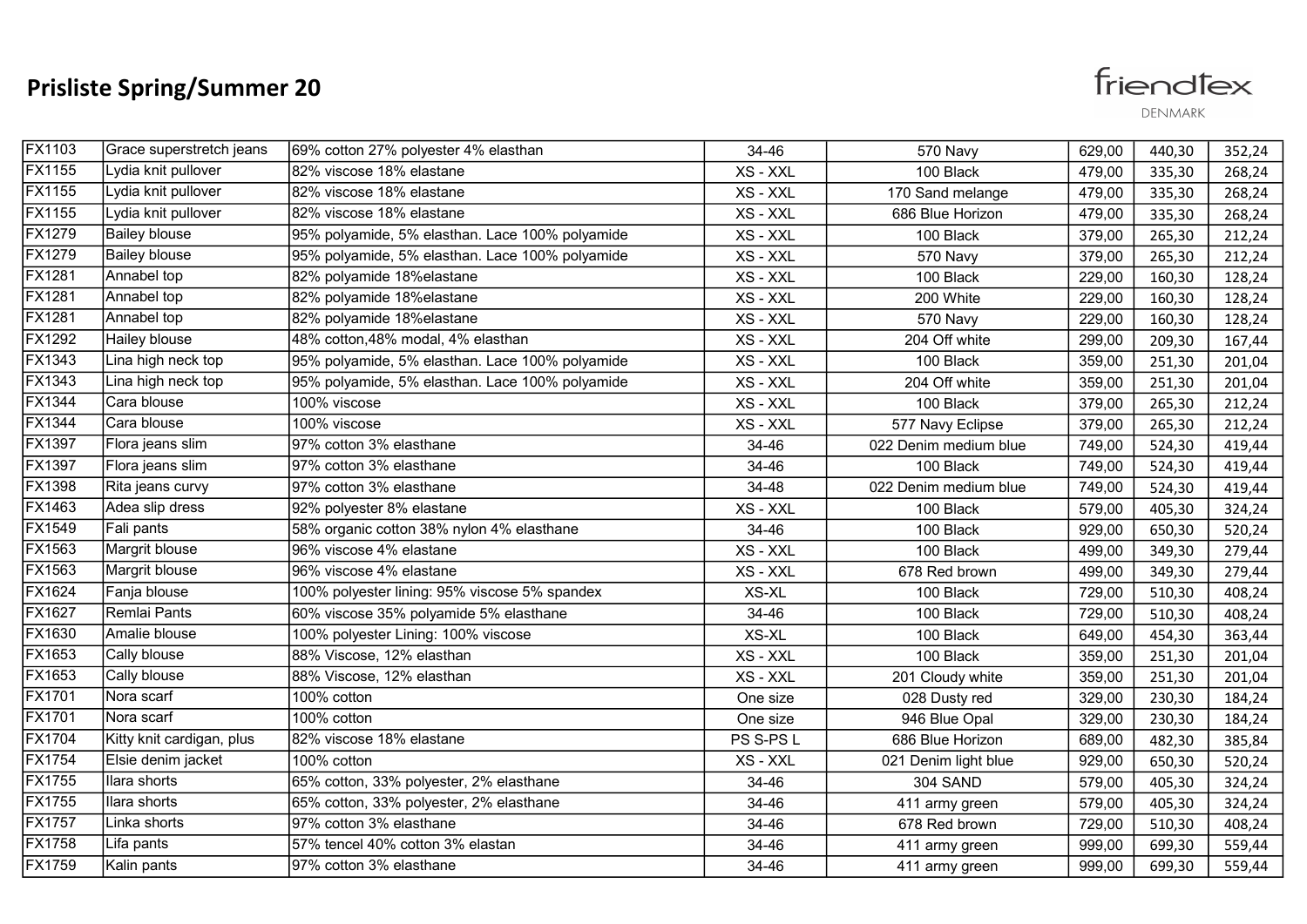friendfex

| Eana jacket<br>57% tencel 40% cotton 3% elastan<br>XS - XXL<br>678 Red brown<br>1.149,00<br>804,30<br>643,44<br>FX1762<br>Agnete jacket<br>61% tencel 36% cotton 3% elasthane<br>XS - XXL<br>1.199,00<br>839,30<br>671,44<br>411 army green<br>FX1763<br>Erle tee<br>80% modal 20% polyester<br>XS - XXL<br>100 Black<br>429,00<br>300,30<br>240,24<br>FX1765<br>100% polyester lining: 95% viscose 5% spandex<br>Benne blouse<br>XS - XXL<br>099 Army green with black print<br>729,00<br>408,24<br>510,30<br>FX1766<br>Cecina dress<br>100% polyester lining: 95% viscose 5% spandex<br>XS - XXL<br>099 Army green with black print<br>849,00<br>594,30<br>475,44<br><b>FX1767</b><br>100% polyester lining: 95% viscose 5% spandex<br>Coty top<br>XS - XXL<br>099 Army green with black print<br>579,00<br>405,30<br>324,24<br><b>FX1768</b><br>80% viscose 20% linen<br>Solera pants<br>34-46<br>304 SAND<br>849,00<br>475,44<br>594,30<br>FX1769<br>Toni pants<br>57% nylon 37% viscose 6% elastane<br>34-46<br>100 Black<br>789,00<br>441,84<br>552,30<br>FX1771<br>100% polyester lining: 95% viscose 5% spandex<br>Xenia dress<br>XS - XXL<br>1.149,00<br>643,44<br>100 Black<br>804,30<br>FX1772<br>80% viscose 20% linen<br>Inka shorts<br>34-46<br>304 SAND<br>579,00<br>405,30<br>324,24<br><b>FX1773</b><br>Cornelia knit<br>82% viscose 18% elastane<br>XS - XXL<br>201 Cloudy white<br>789,00<br>441,84<br>552,30<br><b>FX1774</b><br>75% viscose 25% lurex<br>Lolo knit top<br>XS - XXL<br><b>304 SAND</b><br>499,00<br>349,30<br>279,44<br><b>FX1775</b><br>65% cotton 33% polyester 2% elasthane<br>Mery pants<br><b>304 SAND</b><br>34-46<br>729,00<br>408,24<br>510,30<br><b>FX1779</b><br>Justa tee<br>97% viscose 3% elastane<br>XS - XXL<br>098 Grey with purple print<br>429,00<br>300,30<br>240,24<br>FX1780<br>Olli dress<br>97% viscose 3% elastane<br>XS - XXL<br>098 Grey with purple print<br>789,00<br>552,30<br>441,84<br>FX1781<br>Anemone knit cardigan<br>55% linen 45% cotton<br>XS - XXL<br>729,00<br>170 Sand melange<br>510,30<br>408,24<br>FX1782<br>Livi knit<br>73% viscose 24% polyester 3% lurex<br>XS - XXL<br>686 Blue Horizon<br>649,00<br>454,30<br>363,44<br>FX1784<br>Cherie tee<br>48% cotton, 48% modal, 4% elasthan<br>XS - XXL<br>173 Living coral<br>249,00<br>174,30<br>139,44<br><b>FX1784</b><br>Cherie tee<br>48% cotton, 48% modal, 4% elasthan<br>XS - XXL<br>577 Navy Eclipse<br>249,00<br>174,30<br>139,44<br><b>FX1784</b><br>Cherie tee<br>48% cotton, 48% modal, 4% elasthan<br>XS - XXL<br>706 Bright red<br>249,00<br>174,30<br>139,44<br><b>FX1786</b><br>Bessie blouse<br>Shell: 100% polyester Lining: 95% viscose 5% elastane<br>XS - XXL<br>214 sunshine yellow<br>579,00<br>405,30<br>324,24<br><b>FX1787</b><br>Shell: 100% polyester Lining: 95% viscose 5% elastane<br>Bibi shirt<br>XS - XXL<br>686 Blue Horizon<br>649,00<br>454,30<br>363,44<br><b>FX1788</b><br>Carly skirt<br>Shell: 100% polyester Lining: 95% viscose 5% elastane<br>34-46<br>789,00<br>214 sunshine yellow<br>441,84<br>552,30<br><b>FX1789</b><br>51% tencel 45% viscose 4% elastane<br>Carola blazer<br>XS - XXL<br>201 Cloudy white<br>1.149,00<br>643,44<br>804,30<br>FX1790<br>Chamina blouse<br>Shell: 100% polyester Lining: 95% viscose 5% elastane<br>XS - XXL<br>729,00<br>201 Cloudy white<br>510,30<br>408,24<br>FX1791<br>60% polyester 35% viscose 5% elastane<br>Dolly dress<br>XS - XXL<br>999,00<br>699,30<br>559,44<br>201 Cloudy white<br>FX1792<br>Etta blouse<br>Shell: 100% polyester Lining: 95% viscose 5% elastane<br>XS - XXL<br>201 Cloudy white<br>649,00<br>454,30<br>363,44<br>FX1793<br>Shell: 100% polyester Lining: 95% viscose 5% elastane<br>Janet shirt<br>XS - XXL<br>214 sunshine yellow<br>729,00<br>408,24<br>510,30<br>FX1794<br>Shell: 100% polyester Lining: 95% viscose 5% elastane<br>Karla knit top<br>XS - XXL<br>173 Living coral<br>499,00<br>349,30<br>279,44<br><b>FX1795</b><br>Kati blouse<br>Front: 98% polyester 2% elastane Bag: 100% rayon<br>XS - XXL<br>989 Black print<br>429,00<br>300,30<br>240,24<br><b>FX1796</b><br>Malon pants<br>72% viscose 25% nylon 3% elastane<br>34-46<br>729,00<br>411 army green<br>510,30<br>408,24<br><b>FX1797</b><br>Manna blouse<br>Shell: 100% polyester Lining: 95% viscose 5% elastane<br>XS - XXL<br>201 Cloudy white<br>549,00<br>384,30<br>307,44<br><b>FX1799</b><br>Patti blouse<br>XS - XXL<br><b>304 SAND</b><br>100% polyester<br>499,00<br>349,30<br>279,44<br>FX1801<br>Kimi top<br>100% polyester<br>XS - XXL<br>577 Navy Eclipse<br>499,00<br>349,30<br>279,44 | FX1759 | Kalin pants | 97% cotton 3% elasthane | 34-46 | 678 Red brown | 999,00 | 699,30 | 559,44 |
|-----------------------------------------------------------------------------------------------------------------------------------------------------------------------------------------------------------------------------------------------------------------------------------------------------------------------------------------------------------------------------------------------------------------------------------------------------------------------------------------------------------------------------------------------------------------------------------------------------------------------------------------------------------------------------------------------------------------------------------------------------------------------------------------------------------------------------------------------------------------------------------------------------------------------------------------------------------------------------------------------------------------------------------------------------------------------------------------------------------------------------------------------------------------------------------------------------------------------------------------------------------------------------------------------------------------------------------------------------------------------------------------------------------------------------------------------------------------------------------------------------------------------------------------------------------------------------------------------------------------------------------------------------------------------------------------------------------------------------------------------------------------------------------------------------------------------------------------------------------------------------------------------------------------------------------------------------------------------------------------------------------------------------------------------------------------------------------------------------------------------------------------------------------------------------------------------------------------------------------------------------------------------------------------------------------------------------------------------------------------------------------------------------------------------------------------------------------------------------------------------------------------------------------------------------------------------------------------------------------------------------------------------------------------------------------------------------------------------------------------------------------------------------------------------------------------------------------------------------------------------------------------------------------------------------------------------------------------------------------------------------------------------------------------------------------------------------------------------------------------------------------------------------------------------------------------------------------------------------------------------------------------------------------------------------------------------------------------------------------------------------------------------------------------------------------------------------------------------------------------------------------------------------------------------------------------------------------------------------------------------------------------------------------------------------------------------------------------------------------------------------------------------------------------------------------------------------------------------------------------------------------------------------------------------------------------------------------------------------------------------------------------------------------------------------------------------------------------------------------------------------------------------------------------------------------------------------------------------------------------------------------------------------------------------------------------------------------------------------------------------------------------------------------------------------------------------------------------------------------------------------------------------------------------------------------------------------------------------------------------------------------|--------|-------------|-------------------------|-------|---------------|--------|--------|--------|
|                                                                                                                                                                                                                                                                                                                                                                                                                                                                                                                                                                                                                                                                                                                                                                                                                                                                                                                                                                                                                                                                                                                                                                                                                                                                                                                                                                                                                                                                                                                                                                                                                                                                                                                                                                                                                                                                                                                                                                                                                                                                                                                                                                                                                                                                                                                                                                                                                                                                                                                                                                                                                                                                                                                                                                                                                                                                                                                                                                                                                                                                                                                                                                                                                                                                                                                                                                                                                                                                                                                                                                                                                                                                                                                                                                                                                                                                                                                                                                                                                                                                                                                                                                                                                                                                                                                                                                                                                                                                                                                                                                                                                                   | FX1760 |             |                         |       |               |        |        |        |
|                                                                                                                                                                                                                                                                                                                                                                                                                                                                                                                                                                                                                                                                                                                                                                                                                                                                                                                                                                                                                                                                                                                                                                                                                                                                                                                                                                                                                                                                                                                                                                                                                                                                                                                                                                                                                                                                                                                                                                                                                                                                                                                                                                                                                                                                                                                                                                                                                                                                                                                                                                                                                                                                                                                                                                                                                                                                                                                                                                                                                                                                                                                                                                                                                                                                                                                                                                                                                                                                                                                                                                                                                                                                                                                                                                                                                                                                                                                                                                                                                                                                                                                                                                                                                                                                                                                                                                                                                                                                                                                                                                                                                                   |        |             |                         |       |               |        |        |        |
|                                                                                                                                                                                                                                                                                                                                                                                                                                                                                                                                                                                                                                                                                                                                                                                                                                                                                                                                                                                                                                                                                                                                                                                                                                                                                                                                                                                                                                                                                                                                                                                                                                                                                                                                                                                                                                                                                                                                                                                                                                                                                                                                                                                                                                                                                                                                                                                                                                                                                                                                                                                                                                                                                                                                                                                                                                                                                                                                                                                                                                                                                                                                                                                                                                                                                                                                                                                                                                                                                                                                                                                                                                                                                                                                                                                                                                                                                                                                                                                                                                                                                                                                                                                                                                                                                                                                                                                                                                                                                                                                                                                                                                   |        |             |                         |       |               |        |        |        |
|                                                                                                                                                                                                                                                                                                                                                                                                                                                                                                                                                                                                                                                                                                                                                                                                                                                                                                                                                                                                                                                                                                                                                                                                                                                                                                                                                                                                                                                                                                                                                                                                                                                                                                                                                                                                                                                                                                                                                                                                                                                                                                                                                                                                                                                                                                                                                                                                                                                                                                                                                                                                                                                                                                                                                                                                                                                                                                                                                                                                                                                                                                                                                                                                                                                                                                                                                                                                                                                                                                                                                                                                                                                                                                                                                                                                                                                                                                                                                                                                                                                                                                                                                                                                                                                                                                                                                                                                                                                                                                                                                                                                                                   |        |             |                         |       |               |        |        |        |
|                                                                                                                                                                                                                                                                                                                                                                                                                                                                                                                                                                                                                                                                                                                                                                                                                                                                                                                                                                                                                                                                                                                                                                                                                                                                                                                                                                                                                                                                                                                                                                                                                                                                                                                                                                                                                                                                                                                                                                                                                                                                                                                                                                                                                                                                                                                                                                                                                                                                                                                                                                                                                                                                                                                                                                                                                                                                                                                                                                                                                                                                                                                                                                                                                                                                                                                                                                                                                                                                                                                                                                                                                                                                                                                                                                                                                                                                                                                                                                                                                                                                                                                                                                                                                                                                                                                                                                                                                                                                                                                                                                                                                                   |        |             |                         |       |               |        |        |        |
|                                                                                                                                                                                                                                                                                                                                                                                                                                                                                                                                                                                                                                                                                                                                                                                                                                                                                                                                                                                                                                                                                                                                                                                                                                                                                                                                                                                                                                                                                                                                                                                                                                                                                                                                                                                                                                                                                                                                                                                                                                                                                                                                                                                                                                                                                                                                                                                                                                                                                                                                                                                                                                                                                                                                                                                                                                                                                                                                                                                                                                                                                                                                                                                                                                                                                                                                                                                                                                                                                                                                                                                                                                                                                                                                                                                                                                                                                                                                                                                                                                                                                                                                                                                                                                                                                                                                                                                                                                                                                                                                                                                                                                   |        |             |                         |       |               |        |        |        |
|                                                                                                                                                                                                                                                                                                                                                                                                                                                                                                                                                                                                                                                                                                                                                                                                                                                                                                                                                                                                                                                                                                                                                                                                                                                                                                                                                                                                                                                                                                                                                                                                                                                                                                                                                                                                                                                                                                                                                                                                                                                                                                                                                                                                                                                                                                                                                                                                                                                                                                                                                                                                                                                                                                                                                                                                                                                                                                                                                                                                                                                                                                                                                                                                                                                                                                                                                                                                                                                                                                                                                                                                                                                                                                                                                                                                                                                                                                                                                                                                                                                                                                                                                                                                                                                                                                                                                                                                                                                                                                                                                                                                                                   |        |             |                         |       |               |        |        |        |
|                                                                                                                                                                                                                                                                                                                                                                                                                                                                                                                                                                                                                                                                                                                                                                                                                                                                                                                                                                                                                                                                                                                                                                                                                                                                                                                                                                                                                                                                                                                                                                                                                                                                                                                                                                                                                                                                                                                                                                                                                                                                                                                                                                                                                                                                                                                                                                                                                                                                                                                                                                                                                                                                                                                                                                                                                                                                                                                                                                                                                                                                                                                                                                                                                                                                                                                                                                                                                                                                                                                                                                                                                                                                                                                                                                                                                                                                                                                                                                                                                                                                                                                                                                                                                                                                                                                                                                                                                                                                                                                                                                                                                                   |        |             |                         |       |               |        |        |        |
|                                                                                                                                                                                                                                                                                                                                                                                                                                                                                                                                                                                                                                                                                                                                                                                                                                                                                                                                                                                                                                                                                                                                                                                                                                                                                                                                                                                                                                                                                                                                                                                                                                                                                                                                                                                                                                                                                                                                                                                                                                                                                                                                                                                                                                                                                                                                                                                                                                                                                                                                                                                                                                                                                                                                                                                                                                                                                                                                                                                                                                                                                                                                                                                                                                                                                                                                                                                                                                                                                                                                                                                                                                                                                                                                                                                                                                                                                                                                                                                                                                                                                                                                                                                                                                                                                                                                                                                                                                                                                                                                                                                                                                   |        |             |                         |       |               |        |        |        |
|                                                                                                                                                                                                                                                                                                                                                                                                                                                                                                                                                                                                                                                                                                                                                                                                                                                                                                                                                                                                                                                                                                                                                                                                                                                                                                                                                                                                                                                                                                                                                                                                                                                                                                                                                                                                                                                                                                                                                                                                                                                                                                                                                                                                                                                                                                                                                                                                                                                                                                                                                                                                                                                                                                                                                                                                                                                                                                                                                                                                                                                                                                                                                                                                                                                                                                                                                                                                                                                                                                                                                                                                                                                                                                                                                                                                                                                                                                                                                                                                                                                                                                                                                                                                                                                                                                                                                                                                                                                                                                                                                                                                                                   |        |             |                         |       |               |        |        |        |
|                                                                                                                                                                                                                                                                                                                                                                                                                                                                                                                                                                                                                                                                                                                                                                                                                                                                                                                                                                                                                                                                                                                                                                                                                                                                                                                                                                                                                                                                                                                                                                                                                                                                                                                                                                                                                                                                                                                                                                                                                                                                                                                                                                                                                                                                                                                                                                                                                                                                                                                                                                                                                                                                                                                                                                                                                                                                                                                                                                                                                                                                                                                                                                                                                                                                                                                                                                                                                                                                                                                                                                                                                                                                                                                                                                                                                                                                                                                                                                                                                                                                                                                                                                                                                                                                                                                                                                                                                                                                                                                                                                                                                                   |        |             |                         |       |               |        |        |        |
|                                                                                                                                                                                                                                                                                                                                                                                                                                                                                                                                                                                                                                                                                                                                                                                                                                                                                                                                                                                                                                                                                                                                                                                                                                                                                                                                                                                                                                                                                                                                                                                                                                                                                                                                                                                                                                                                                                                                                                                                                                                                                                                                                                                                                                                                                                                                                                                                                                                                                                                                                                                                                                                                                                                                                                                                                                                                                                                                                                                                                                                                                                                                                                                                                                                                                                                                                                                                                                                                                                                                                                                                                                                                                                                                                                                                                                                                                                                                                                                                                                                                                                                                                                                                                                                                                                                                                                                                                                                                                                                                                                                                                                   |        |             |                         |       |               |        |        |        |
|                                                                                                                                                                                                                                                                                                                                                                                                                                                                                                                                                                                                                                                                                                                                                                                                                                                                                                                                                                                                                                                                                                                                                                                                                                                                                                                                                                                                                                                                                                                                                                                                                                                                                                                                                                                                                                                                                                                                                                                                                                                                                                                                                                                                                                                                                                                                                                                                                                                                                                                                                                                                                                                                                                                                                                                                                                                                                                                                                                                                                                                                                                                                                                                                                                                                                                                                                                                                                                                                                                                                                                                                                                                                                                                                                                                                                                                                                                                                                                                                                                                                                                                                                                                                                                                                                                                                                                                                                                                                                                                                                                                                                                   |        |             |                         |       |               |        |        |        |
|                                                                                                                                                                                                                                                                                                                                                                                                                                                                                                                                                                                                                                                                                                                                                                                                                                                                                                                                                                                                                                                                                                                                                                                                                                                                                                                                                                                                                                                                                                                                                                                                                                                                                                                                                                                                                                                                                                                                                                                                                                                                                                                                                                                                                                                                                                                                                                                                                                                                                                                                                                                                                                                                                                                                                                                                                                                                                                                                                                                                                                                                                                                                                                                                                                                                                                                                                                                                                                                                                                                                                                                                                                                                                                                                                                                                                                                                                                                                                                                                                                                                                                                                                                                                                                                                                                                                                                                                                                                                                                                                                                                                                                   |        |             |                         |       |               |        |        |        |
|                                                                                                                                                                                                                                                                                                                                                                                                                                                                                                                                                                                                                                                                                                                                                                                                                                                                                                                                                                                                                                                                                                                                                                                                                                                                                                                                                                                                                                                                                                                                                                                                                                                                                                                                                                                                                                                                                                                                                                                                                                                                                                                                                                                                                                                                                                                                                                                                                                                                                                                                                                                                                                                                                                                                                                                                                                                                                                                                                                                                                                                                                                                                                                                                                                                                                                                                                                                                                                                                                                                                                                                                                                                                                                                                                                                                                                                                                                                                                                                                                                                                                                                                                                                                                                                                                                                                                                                                                                                                                                                                                                                                                                   |        |             |                         |       |               |        |        |        |
|                                                                                                                                                                                                                                                                                                                                                                                                                                                                                                                                                                                                                                                                                                                                                                                                                                                                                                                                                                                                                                                                                                                                                                                                                                                                                                                                                                                                                                                                                                                                                                                                                                                                                                                                                                                                                                                                                                                                                                                                                                                                                                                                                                                                                                                                                                                                                                                                                                                                                                                                                                                                                                                                                                                                                                                                                                                                                                                                                                                                                                                                                                                                                                                                                                                                                                                                                                                                                                                                                                                                                                                                                                                                                                                                                                                                                                                                                                                                                                                                                                                                                                                                                                                                                                                                                                                                                                                                                                                                                                                                                                                                                                   |        |             |                         |       |               |        |        |        |
|                                                                                                                                                                                                                                                                                                                                                                                                                                                                                                                                                                                                                                                                                                                                                                                                                                                                                                                                                                                                                                                                                                                                                                                                                                                                                                                                                                                                                                                                                                                                                                                                                                                                                                                                                                                                                                                                                                                                                                                                                                                                                                                                                                                                                                                                                                                                                                                                                                                                                                                                                                                                                                                                                                                                                                                                                                                                                                                                                                                                                                                                                                                                                                                                                                                                                                                                                                                                                                                                                                                                                                                                                                                                                                                                                                                                                                                                                                                                                                                                                                                                                                                                                                                                                                                                                                                                                                                                                                                                                                                                                                                                                                   |        |             |                         |       |               |        |        |        |
|                                                                                                                                                                                                                                                                                                                                                                                                                                                                                                                                                                                                                                                                                                                                                                                                                                                                                                                                                                                                                                                                                                                                                                                                                                                                                                                                                                                                                                                                                                                                                                                                                                                                                                                                                                                                                                                                                                                                                                                                                                                                                                                                                                                                                                                                                                                                                                                                                                                                                                                                                                                                                                                                                                                                                                                                                                                                                                                                                                                                                                                                                                                                                                                                                                                                                                                                                                                                                                                                                                                                                                                                                                                                                                                                                                                                                                                                                                                                                                                                                                                                                                                                                                                                                                                                                                                                                                                                                                                                                                                                                                                                                                   |        |             |                         |       |               |        |        |        |
|                                                                                                                                                                                                                                                                                                                                                                                                                                                                                                                                                                                                                                                                                                                                                                                                                                                                                                                                                                                                                                                                                                                                                                                                                                                                                                                                                                                                                                                                                                                                                                                                                                                                                                                                                                                                                                                                                                                                                                                                                                                                                                                                                                                                                                                                                                                                                                                                                                                                                                                                                                                                                                                                                                                                                                                                                                                                                                                                                                                                                                                                                                                                                                                                                                                                                                                                                                                                                                                                                                                                                                                                                                                                                                                                                                                                                                                                                                                                                                                                                                                                                                                                                                                                                                                                                                                                                                                                                                                                                                                                                                                                                                   |        |             |                         |       |               |        |        |        |
|                                                                                                                                                                                                                                                                                                                                                                                                                                                                                                                                                                                                                                                                                                                                                                                                                                                                                                                                                                                                                                                                                                                                                                                                                                                                                                                                                                                                                                                                                                                                                                                                                                                                                                                                                                                                                                                                                                                                                                                                                                                                                                                                                                                                                                                                                                                                                                                                                                                                                                                                                                                                                                                                                                                                                                                                                                                                                                                                                                                                                                                                                                                                                                                                                                                                                                                                                                                                                                                                                                                                                                                                                                                                                                                                                                                                                                                                                                                                                                                                                                                                                                                                                                                                                                                                                                                                                                                                                                                                                                                                                                                                                                   |        |             |                         |       |               |        |        |        |
|                                                                                                                                                                                                                                                                                                                                                                                                                                                                                                                                                                                                                                                                                                                                                                                                                                                                                                                                                                                                                                                                                                                                                                                                                                                                                                                                                                                                                                                                                                                                                                                                                                                                                                                                                                                                                                                                                                                                                                                                                                                                                                                                                                                                                                                                                                                                                                                                                                                                                                                                                                                                                                                                                                                                                                                                                                                                                                                                                                                                                                                                                                                                                                                                                                                                                                                                                                                                                                                                                                                                                                                                                                                                                                                                                                                                                                                                                                                                                                                                                                                                                                                                                                                                                                                                                                                                                                                                                                                                                                                                                                                                                                   |        |             |                         |       |               |        |        |        |
|                                                                                                                                                                                                                                                                                                                                                                                                                                                                                                                                                                                                                                                                                                                                                                                                                                                                                                                                                                                                                                                                                                                                                                                                                                                                                                                                                                                                                                                                                                                                                                                                                                                                                                                                                                                                                                                                                                                                                                                                                                                                                                                                                                                                                                                                                                                                                                                                                                                                                                                                                                                                                                                                                                                                                                                                                                                                                                                                                                                                                                                                                                                                                                                                                                                                                                                                                                                                                                                                                                                                                                                                                                                                                                                                                                                                                                                                                                                                                                                                                                                                                                                                                                                                                                                                                                                                                                                                                                                                                                                                                                                                                                   |        |             |                         |       |               |        |        |        |
|                                                                                                                                                                                                                                                                                                                                                                                                                                                                                                                                                                                                                                                                                                                                                                                                                                                                                                                                                                                                                                                                                                                                                                                                                                                                                                                                                                                                                                                                                                                                                                                                                                                                                                                                                                                                                                                                                                                                                                                                                                                                                                                                                                                                                                                                                                                                                                                                                                                                                                                                                                                                                                                                                                                                                                                                                                                                                                                                                                                                                                                                                                                                                                                                                                                                                                                                                                                                                                                                                                                                                                                                                                                                                                                                                                                                                                                                                                                                                                                                                                                                                                                                                                                                                                                                                                                                                                                                                                                                                                                                                                                                                                   |        |             |                         |       |               |        |        |        |
|                                                                                                                                                                                                                                                                                                                                                                                                                                                                                                                                                                                                                                                                                                                                                                                                                                                                                                                                                                                                                                                                                                                                                                                                                                                                                                                                                                                                                                                                                                                                                                                                                                                                                                                                                                                                                                                                                                                                                                                                                                                                                                                                                                                                                                                                                                                                                                                                                                                                                                                                                                                                                                                                                                                                                                                                                                                                                                                                                                                                                                                                                                                                                                                                                                                                                                                                                                                                                                                                                                                                                                                                                                                                                                                                                                                                                                                                                                                                                                                                                                                                                                                                                                                                                                                                                                                                                                                                                                                                                                                                                                                                                                   |        |             |                         |       |               |        |        |        |
|                                                                                                                                                                                                                                                                                                                                                                                                                                                                                                                                                                                                                                                                                                                                                                                                                                                                                                                                                                                                                                                                                                                                                                                                                                                                                                                                                                                                                                                                                                                                                                                                                                                                                                                                                                                                                                                                                                                                                                                                                                                                                                                                                                                                                                                                                                                                                                                                                                                                                                                                                                                                                                                                                                                                                                                                                                                                                                                                                                                                                                                                                                                                                                                                                                                                                                                                                                                                                                                                                                                                                                                                                                                                                                                                                                                                                                                                                                                                                                                                                                                                                                                                                                                                                                                                                                                                                                                                                                                                                                                                                                                                                                   |        |             |                         |       |               |        |        |        |
|                                                                                                                                                                                                                                                                                                                                                                                                                                                                                                                                                                                                                                                                                                                                                                                                                                                                                                                                                                                                                                                                                                                                                                                                                                                                                                                                                                                                                                                                                                                                                                                                                                                                                                                                                                                                                                                                                                                                                                                                                                                                                                                                                                                                                                                                                                                                                                                                                                                                                                                                                                                                                                                                                                                                                                                                                                                                                                                                                                                                                                                                                                                                                                                                                                                                                                                                                                                                                                                                                                                                                                                                                                                                                                                                                                                                                                                                                                                                                                                                                                                                                                                                                                                                                                                                                                                                                                                                                                                                                                                                                                                                                                   |        |             |                         |       |               |        |        |        |
|                                                                                                                                                                                                                                                                                                                                                                                                                                                                                                                                                                                                                                                                                                                                                                                                                                                                                                                                                                                                                                                                                                                                                                                                                                                                                                                                                                                                                                                                                                                                                                                                                                                                                                                                                                                                                                                                                                                                                                                                                                                                                                                                                                                                                                                                                                                                                                                                                                                                                                                                                                                                                                                                                                                                                                                                                                                                                                                                                                                                                                                                                                                                                                                                                                                                                                                                                                                                                                                                                                                                                                                                                                                                                                                                                                                                                                                                                                                                                                                                                                                                                                                                                                                                                                                                                                                                                                                                                                                                                                                                                                                                                                   |        |             |                         |       |               |        |        |        |
|                                                                                                                                                                                                                                                                                                                                                                                                                                                                                                                                                                                                                                                                                                                                                                                                                                                                                                                                                                                                                                                                                                                                                                                                                                                                                                                                                                                                                                                                                                                                                                                                                                                                                                                                                                                                                                                                                                                                                                                                                                                                                                                                                                                                                                                                                                                                                                                                                                                                                                                                                                                                                                                                                                                                                                                                                                                                                                                                                                                                                                                                                                                                                                                                                                                                                                                                                                                                                                                                                                                                                                                                                                                                                                                                                                                                                                                                                                                                                                                                                                                                                                                                                                                                                                                                                                                                                                                                                                                                                                                                                                                                                                   |        |             |                         |       |               |        |        |        |
|                                                                                                                                                                                                                                                                                                                                                                                                                                                                                                                                                                                                                                                                                                                                                                                                                                                                                                                                                                                                                                                                                                                                                                                                                                                                                                                                                                                                                                                                                                                                                                                                                                                                                                                                                                                                                                                                                                                                                                                                                                                                                                                                                                                                                                                                                                                                                                                                                                                                                                                                                                                                                                                                                                                                                                                                                                                                                                                                                                                                                                                                                                                                                                                                                                                                                                                                                                                                                                                                                                                                                                                                                                                                                                                                                                                                                                                                                                                                                                                                                                                                                                                                                                                                                                                                                                                                                                                                                                                                                                                                                                                                                                   |        |             |                         |       |               |        |        |        |
|                                                                                                                                                                                                                                                                                                                                                                                                                                                                                                                                                                                                                                                                                                                                                                                                                                                                                                                                                                                                                                                                                                                                                                                                                                                                                                                                                                                                                                                                                                                                                                                                                                                                                                                                                                                                                                                                                                                                                                                                                                                                                                                                                                                                                                                                                                                                                                                                                                                                                                                                                                                                                                                                                                                                                                                                                                                                                                                                                                                                                                                                                                                                                                                                                                                                                                                                                                                                                                                                                                                                                                                                                                                                                                                                                                                                                                                                                                                                                                                                                                                                                                                                                                                                                                                                                                                                                                                                                                                                                                                                                                                                                                   |        |             |                         |       |               |        |        |        |
|                                                                                                                                                                                                                                                                                                                                                                                                                                                                                                                                                                                                                                                                                                                                                                                                                                                                                                                                                                                                                                                                                                                                                                                                                                                                                                                                                                                                                                                                                                                                                                                                                                                                                                                                                                                                                                                                                                                                                                                                                                                                                                                                                                                                                                                                                                                                                                                                                                                                                                                                                                                                                                                                                                                                                                                                                                                                                                                                                                                                                                                                                                                                                                                                                                                                                                                                                                                                                                                                                                                                                                                                                                                                                                                                                                                                                                                                                                                                                                                                                                                                                                                                                                                                                                                                                                                                                                                                                                                                                                                                                                                                                                   |        |             |                         |       |               |        |        |        |
|                                                                                                                                                                                                                                                                                                                                                                                                                                                                                                                                                                                                                                                                                                                                                                                                                                                                                                                                                                                                                                                                                                                                                                                                                                                                                                                                                                                                                                                                                                                                                                                                                                                                                                                                                                                                                                                                                                                                                                                                                                                                                                                                                                                                                                                                                                                                                                                                                                                                                                                                                                                                                                                                                                                                                                                                                                                                                                                                                                                                                                                                                                                                                                                                                                                                                                                                                                                                                                                                                                                                                                                                                                                                                                                                                                                                                                                                                                                                                                                                                                                                                                                                                                                                                                                                                                                                                                                                                                                                                                                                                                                                                                   |        |             |                         |       |               |        |        |        |
|                                                                                                                                                                                                                                                                                                                                                                                                                                                                                                                                                                                                                                                                                                                                                                                                                                                                                                                                                                                                                                                                                                                                                                                                                                                                                                                                                                                                                                                                                                                                                                                                                                                                                                                                                                                                                                                                                                                                                                                                                                                                                                                                                                                                                                                                                                                                                                                                                                                                                                                                                                                                                                                                                                                                                                                                                                                                                                                                                                                                                                                                                                                                                                                                                                                                                                                                                                                                                                                                                                                                                                                                                                                                                                                                                                                                                                                                                                                                                                                                                                                                                                                                                                                                                                                                                                                                                                                                                                                                                                                                                                                                                                   |        |             |                         |       |               |        |        |        |
|                                                                                                                                                                                                                                                                                                                                                                                                                                                                                                                                                                                                                                                                                                                                                                                                                                                                                                                                                                                                                                                                                                                                                                                                                                                                                                                                                                                                                                                                                                                                                                                                                                                                                                                                                                                                                                                                                                                                                                                                                                                                                                                                                                                                                                                                                                                                                                                                                                                                                                                                                                                                                                                                                                                                                                                                                                                                                                                                                                                                                                                                                                                                                                                                                                                                                                                                                                                                                                                                                                                                                                                                                                                                                                                                                                                                                                                                                                                                                                                                                                                                                                                                                                                                                                                                                                                                                                                                                                                                                                                                                                                                                                   |        |             |                         |       |               |        |        |        |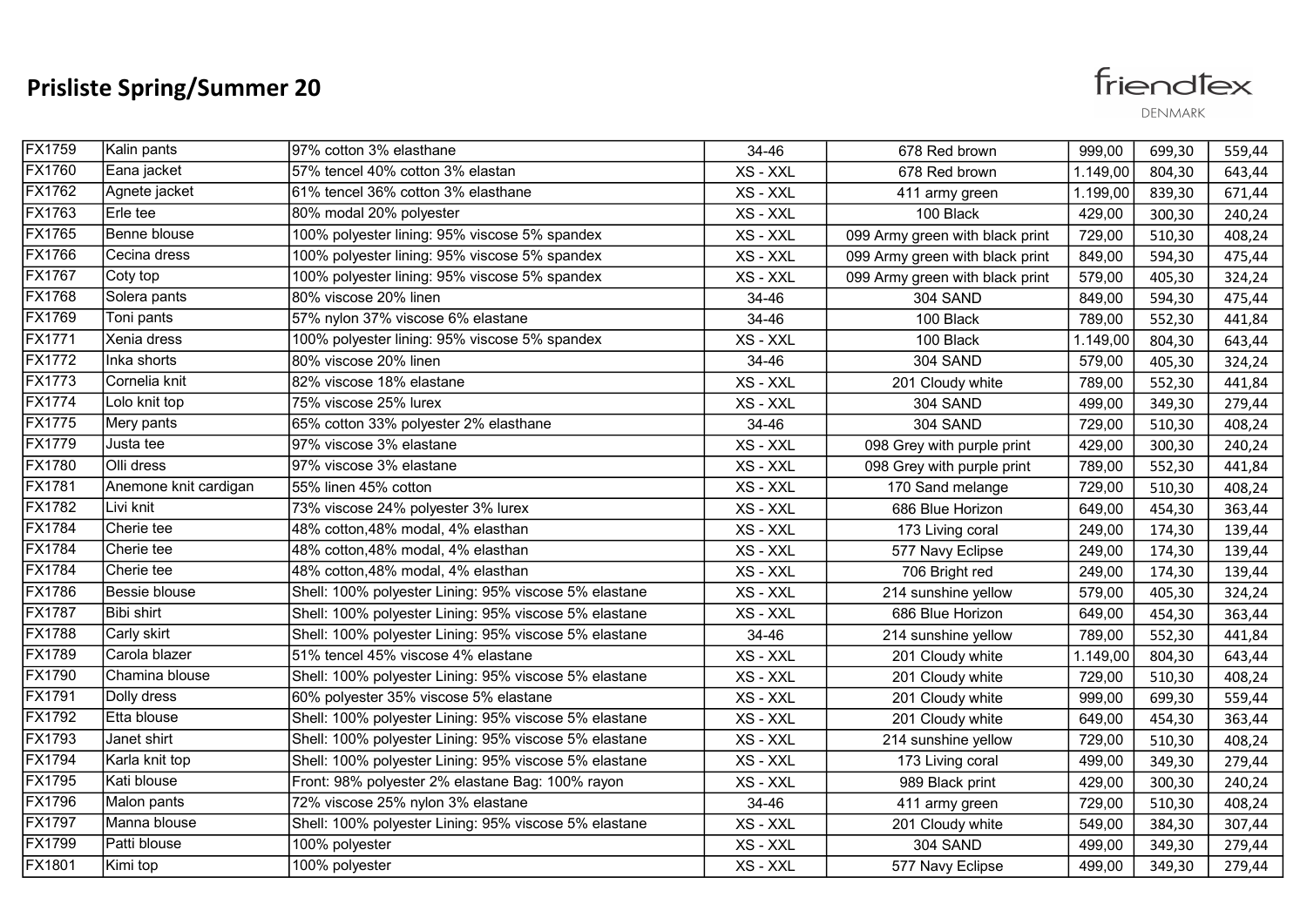friendfex

| FX1802        | Mani blouse                 | 100% viscose                                          | XS - XXL     | 686 Blue Horizon                 | 629,00   | 440,30 | 352,24 |
|---------------|-----------------------------|-------------------------------------------------------|--------------|----------------------------------|----------|--------|--------|
| FX1803        | Alryn blouse                | 100% cotton                                           | XS - XXL     | 201 Cloudy white                 | 549,00   | 384,30 | 307,44 |
| FX1805        | Cirine knit cardigan        | 70% bamboo 30% cotton                                 | XS - XXL     | 100 Black                        | 999,00   | 699,30 | 559,44 |
| <b>FX1806</b> | Ragna pants                 | 88% viscose 12% polyester                             | 34-46        | 100 Black                        | 689,00   | 482,30 | 385,84 |
| <b>FX1806</b> | Ragna pants                 | 88% viscose 12% polyester                             | 34-46        | 411 army green                   | 689,00   | 482,30 | 385,84 |
| <b>FX1808</b> | Marianne knit pullover      | 80% viscose 20% nylon                                 | XS - XXL     | 092 Army green with cloudy white | 789,00   | 552,30 | 441,84 |
| <b>FX1808</b> | Marianne knit pullover      | 80% viscose 20% nylon                                 | XS - XXL     | 093 Coral with cloudy white      | 789,00   | 552,30 | 441,84 |
| FX1812        | Shania blouse               | 100% polyester                                        | XS - XXL     | 577 Navy Eclipse                 | 549,00   | 384,30 | 307,44 |
| FX1813        | Mifa skirt                  | 100% polyester Lining: 65% viscose 35% polyester      | 34-46        | 304 SAND                         | 649,00   | 454,30 | 363,44 |
| FX1814        | Loran dress                 | Front: 98% polyester 2% elastane Back: 100% rayon     | XS - XXL     | 989 Black print                  | 729,00   | 510,30 | 408,24 |
| FX1815        | Miran skirt                 | 100% polyester lining: 95% viscose 5% spandex         | 34-46        | 099 Army green with black print  | 849,00   | 594,30 | 475,44 |
| <b>FX1818</b> | Celeste poncho              | 100% organic cotton                                   | $S/M - L/XL$ | 577 Navy Eclipse                 | 729,00   | 510,30 | 408,24 |
| <b>FX1820</b> | Evelina scarf               | 100% wool                                             | One size     | 095 Army green with blue horizon | 579,00   | 405,30 | 324,24 |
| FX1821        | Holly scarf                 | 50% cotton 50% viscose                                | One size     | 094 Sand with blue stripe        | 499,00   | 349,30 | 279,44 |
| <b>FX1826</b> | Danine jacket, plus         | 61% tencel 36% cotton 3% elasthane                    | PS S-PS L    | 411 army green                   | 1.349,00 | 944,30 | 755,44 |
| FX1827        | Addelia blouse, plus        | 100% polyester lining: 95% viscose 5% spandex         | PS S-PS L    | 099 Army green with black print  | 829,00   | 580,30 | 464,24 |
| FX1828        | Cailey shirt, plus          | Shell: 100% polyester Lining: 95% viscose 5% elastane | PS S-PS L    | 686 Blue Horizon                 | 789,00   | 552,30 | 441,84 |
| FX1830        | Diana tee, plus             | 48% cotton, 48% modal, 4% elasthan                    | PS S-PS L    | 577 Navy Eclipse                 | 359,00   | 251,30 | 201,04 |
| FX1830        | Diana tee, plus             | 48% cotton, 48% modal, 4% elasthan                    | PS S-PS L    | 706 Bright red                   | 359,00   | 251,30 | 201,04 |
| FX1831        | Valeria knit cardigan, plus | 70% banboo 30% cotton                                 | PS S-PS L    | 100 Black                        | 1.079,00 | 755,30 | 604,24 |
| FX1832        | Alicya top, plus            | 100% polyester lining: 95% viscose 5% spandex         | PS S-PS L    | 099 Army green with black print  | 649,00   | 454,30 | 363,44 |
| FX1833        | Amora tee, plus             | 97% viscose 3% elastane                               | PS S-PS L    | 098 Grey with purple print       | 549,00   | 384,30 | 307,44 |
| FX1834        | Elenora blouse, plus        | Front: 98% polyester 2% elastane Bag: 100% rayon      | PS S-PS L    | 989 Black print                  | 549,00   | 384,30 | 307,44 |
| FX1838        | Hilja pants, plus           | 57% nylon 37% viscose 6% elastane                     | PS S-PS L    | 100 Black                        | 859,00   | 601,30 | 481,04 |
| FX1839        | Elmi tee, plus              | 80% modal 20% polyester                               | PS S-PS L    | 100 Black                        | 549,00   | 384,30 | 307,44 |
| <b>FX1840</b> | Brigitta blouse, plus       | Shell: 100% polyester Lining: 95% viscose 5% elastane | PS S-PS L    | 201 Cloudy white                 | 829,00   | 580,30 | 464,24 |
| <b>FX1841</b> | Chloe dress, plus           | Front: 98% polyester 2% elastane Back: 100% rayon     | PS S-PS L    | 989 Black print                  | 829,00   | 580,30 | 464,24 |
| <b>FX1842</b> | Ruca pants                  | 97% cotton 3% elasthane                               | 34-46        | 814 Brown                        | 929,00   | 650,30 | 520,24 |
| <b>FX1844</b> | Angela blouse               | 100% polyester                                        | XS - XXL     | 674 Rose dust                    | 579,00   | 405,30 | 324,24 |
| <b>FX1844</b> | Angela blouse               | 100% polyester                                        | XS - XXL     | 686 Blue Horizon                 | 579,00   | 405,30 | 324,24 |
| <b>FX1846</b> | Annie dress                 | 100% polyester                                        | XS - XXL     | 686 Blue Horizon                 | 1.149,00 | 804,30 | 643,44 |
| <b>ON1162</b> | Elina jeans                 | 98% cotton 2% elasthane                               | 34-46        | 022 Denim medium blue            | 729,00   | 510,30 | 408,24 |
| <b>ON1185</b> | Alli tee                    | 100% organic cotton                                   | XS - XXL     | 201 Cloudy white                 | 249,00   | 174,30 | 139,44 |
| <b>ON1226</b> | Lauretta tee                | 100% organic cotton                                   | XS - XXL     | 201 Cloudy white                 | 359,00   | 251,30 | 201,04 |
| <b>ON1227</b> | Raka tee                    | 100% organic cotton                                   | XS - XXL     | 686 Blue Horizon                 | 359,00   | 251,30 | 201,04 |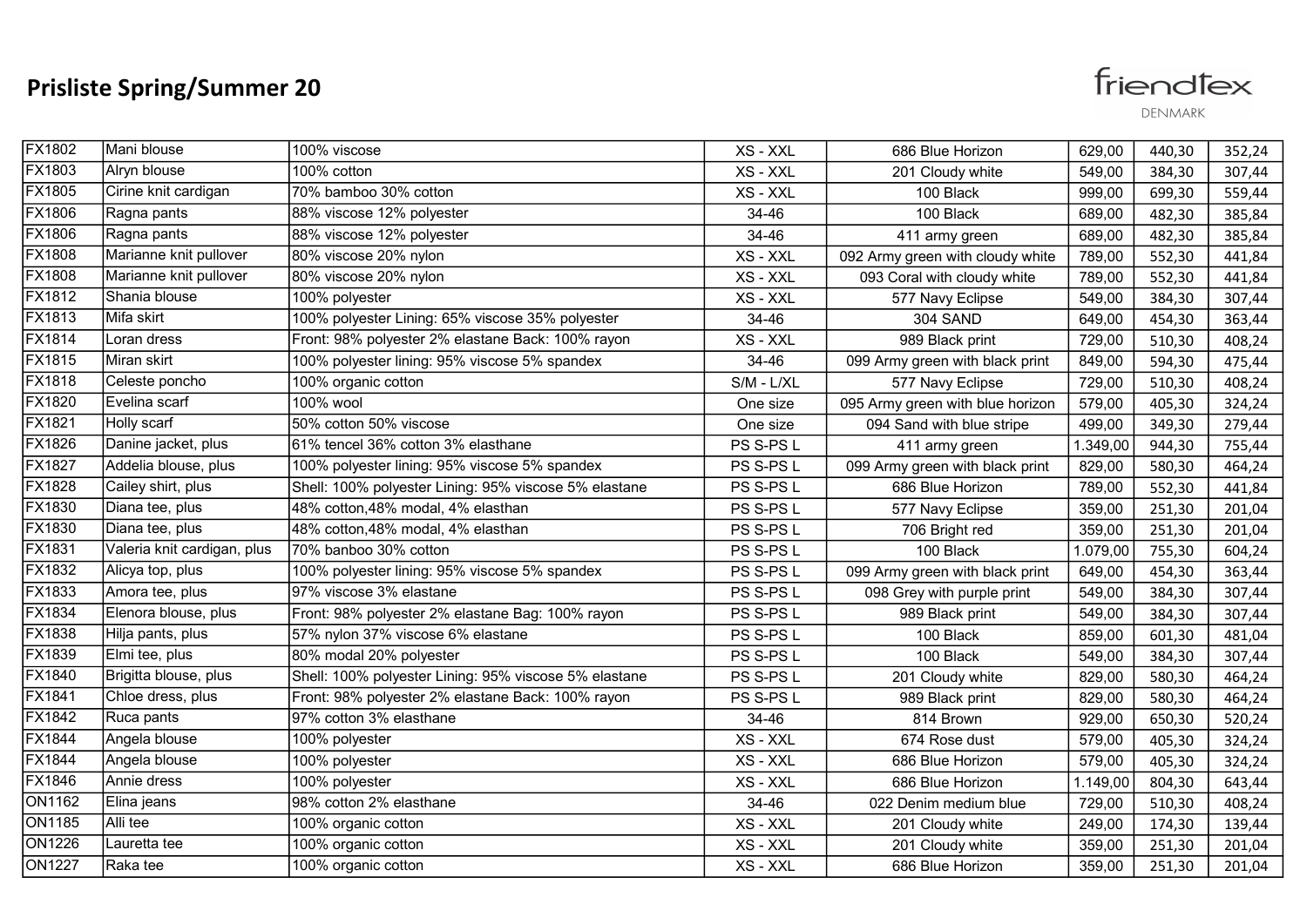friendfex

| 100% viscose<br>Nete dress<br>XS - XXL<br>577 Navy Eclipse<br>789,00<br>552,30<br>441,84<br>Jeany shirt<br>100% tencel<br>XS - XXL<br>009 Denim blue<br>729,00<br>510,30<br>408,24<br>Tammy tunic<br>100% viscose<br>XS - XXL<br>201 Cloudy white<br>849,00<br>594,30<br>475,44<br>Majsa blouse<br>100% Ecovero viscose<br>XS - XXL<br>686 Blue Horizon<br>499,00<br>349,30<br>279,44<br>62% tencel 30% nylon 8% polyester<br>Sannie tunic<br>XS - XXL<br>577 Navy Eclipse<br>789,00<br>441,84<br>552,30<br>100% Ecovero viscose<br>Saja shirt<br>XS - XXL<br>686 Blue Horizon<br>649,00<br>454,30<br>363,44<br>Amy blouse<br>100% viscose<br>XS - XXL<br>201 Cloudy white<br>729,00<br>408,24<br>510,30<br>Louisa knit<br>XS - XXL<br>674 Rose dust<br>100% organic cotton<br>729,00<br>510,30<br>408,24<br>Ulla knit dress<br>82% viscose 18% elastane<br>XS - XXL<br>1000 Pecan brown<br>789,00<br>552,30<br>441,84<br>70% silk 30% cotton<br>XS - XXL<br>Abba top<br>100 Black<br>429,00<br>300,30<br>240,24<br>Abba top<br>70% silk 30% cotton<br>XS - XXL<br>201 Cloudy white<br>429,00<br>300,30<br>240,24<br>Wanda blouse<br>70% silk 30% cotton<br>XS - XXL<br>100 Black<br>579,00<br>405,30<br>324,24<br>Michelle jeans<br>99% cotton 1% elastane<br>34-46<br>022 Denim medium blue<br>789,00<br>552,30<br>441,84<br>Linia jeans<br>91% cotton 8% polyester 1% elastane<br>34-46<br>789,00<br>021 Denim light blue<br>552,30<br>441,84<br>Ane jacket<br>98% cotton 2% elasthane<br>XS - XXL<br>201 Cloudy white<br>849,00<br>594,30<br>475,44<br>98% cotton 2% elasthane<br>34-46<br>Ega jeans<br>201 Cloudy white<br>729,00<br>510,30<br>408,24<br>98% cotton 2% elasthane<br>Vega jeans<br>34-46<br>100 Black<br>849,00<br>594,30<br>475,44<br>98% cotton 2% elasthane<br>Vega jeans<br>34-46<br>475,44<br>101 Optical white<br>849,00<br>594,30<br>Vega jeans<br>98% cotton 2% elasthane<br>475,44<br>34-46<br>173 Living coral<br>849,00<br>594,30<br>Runa capri jeans<br>98% cotton 2% elasthane<br>101 Optical white<br>34-46<br>579,00<br>405,30<br>324,24<br>98% cotton 2% elasthane<br>Runa capri jeans<br>34-46<br>173 Living coral<br>579,00<br>405,30<br>324,24<br>98% cotton 2% elasthane<br>Runa capri jeans<br>34-46<br>577 Navy Eclipse<br>579,00<br>324,24<br>405,30<br>75% cotton 10% viscose 13% polyester 2% elastane<br>Aria jeans<br>34-46<br>011 Denim dark blue<br>849,00<br>594,30<br>475,44<br>65% cotton 33% polyester 2% elasthane<br>Mona jeans<br>475,44<br>34-46<br>849,00<br>594,30<br>131 Light grey<br>91% cotton 8% polyester 1% elastane<br>Wallie capri jeans<br>34-46<br>021 Denim light blue<br>729,00<br>510,30<br>408,24<br>60% tencel 37% cotton 3% elastane<br>Manora pants<br>559,44<br>34-46<br>686 Blue Horizon<br>999,00<br>699,30<br>Laly blouse<br>96% viscose 4% elastane<br>XS - XXL<br>429,00<br>240,24<br>173 Living coral<br>300,30<br>Laly blouse<br>96% viscose 4% elastane<br>XS - XXL<br>582 Navy stripes<br>429,00<br>240,24<br>300,30<br>Stina shirt<br>80% cotton 20% viscose<br>XS - XXL<br>686 Blue Horizon<br>649,00<br>454,30<br>363,44<br>Nina blouse<br>100% cotton<br>XS - XXL<br>201 Cloudy white<br>649,00<br>363,44<br>454,30<br>Nina blouse<br>100% cotton<br>XS - XXL<br>638 Light rose dust<br>363,44<br>649,00<br>454,30<br>Filuca long shirt<br>100% cotton<br>XS - XXL<br>581 light blue<br>789,00<br>552,30<br>441,84<br>Rosalie top<br>Front: 65% cupro 35% rayon Bag: 95% viscose 5% elastane<br>XS - XXL<br>577 Navy Eclipse<br>549,00<br>384,30<br>307,44<br>Bettina blouse, plus<br>100% cotton<br>PS S-PS L<br>201 Cloudy white<br>789,00<br>441,84<br>552,30 | ON1227        | Raka tee | 100% organic cotton | XS - XXL | 814 Brown | 359,00 | 251,30 | 201,04 |
|-------------------------------------------------------------------------------------------------------------------------------------------------------------------------------------------------------------------------------------------------------------------------------------------------------------------------------------------------------------------------------------------------------------------------------------------------------------------------------------------------------------------------------------------------------------------------------------------------------------------------------------------------------------------------------------------------------------------------------------------------------------------------------------------------------------------------------------------------------------------------------------------------------------------------------------------------------------------------------------------------------------------------------------------------------------------------------------------------------------------------------------------------------------------------------------------------------------------------------------------------------------------------------------------------------------------------------------------------------------------------------------------------------------------------------------------------------------------------------------------------------------------------------------------------------------------------------------------------------------------------------------------------------------------------------------------------------------------------------------------------------------------------------------------------------------------------------------------------------------------------------------------------------------------------------------------------------------------------------------------------------------------------------------------------------------------------------------------------------------------------------------------------------------------------------------------------------------------------------------------------------------------------------------------------------------------------------------------------------------------------------------------------------------------------------------------------------------------------------------------------------------------------------------------------------------------------------------------------------------------------------------------------------------------------------------------------------------------------------------------------------------------------------------------------------------------------------------------------------------------------------------------------------------------------------------------------------------------------------------------------------------------------------------------------------------------------------------------------------------------------------------------------------------------------------------------------------------------------------------------------------------------------------------------------------------------------------------------------------------------------------------------------------------------------------------------------------------------------------------------------------------------------------------------------------------------------------------------------------------------------------------------------------------|---------------|----------|---------------------|----------|-----------|--------|--------|--------|
| <b>ON1233</b><br><b>ON1234</b><br><b>ON1235</b><br>ON1236<br><b>ON1237</b><br>ON1238<br><b>ON1239</b><br><b>ON1240</b><br><b>ON1240</b><br><b>ON1241</b><br><b>ON1243</b><br><b>ON1244</b><br><b>ON1246</b><br><b>ON1247</b><br><b>ON1248</b><br><b>ON1248</b><br><b>ON1248</b><br><b>ON1249</b><br><b>ON1249</b><br>ON1249<br>ON1251<br><b>ON1253</b><br><b>ON1254</b><br><b>ON1257</b><br><b>ON1259</b><br><b>ON1259</b><br><b>ON1261</b><br><b>ON1262</b><br><b>ON1262</b><br><b>ON1263</b><br><b>ON1265</b><br><b>ON1283</b>                                                                                                                                                                                                                                                                                                                                                                                                                                                                                                                                                                                                                                                                                                                                                                                                                                                                                                                                                                                                                                                                                                                                                                                                                                                                                                                                                                                                                                                                                                                                                                                                                                                                                                                                                                                                                                                                                                                                                                                                                                                                                                                                                                                                                                                                                                                                                                                                                                                                                                                                                                                                                                                                                                                                                                                                                                                                                                                                                                                                                                                                                                                            | <b>ON1231</b> |          |                     |          |           |        |        |        |
|                                                                                                                                                                                                                                                                                                                                                                                                                                                                                                                                                                                                                                                                                                                                                                                                                                                                                                                                                                                                                                                                                                                                                                                                                                                                                                                                                                                                                                                                                                                                                                                                                                                                                                                                                                                                                                                                                                                                                                                                                                                                                                                                                                                                                                                                                                                                                                                                                                                                                                                                                                                                                                                                                                                                                                                                                                                                                                                                                                                                                                                                                                                                                                                                                                                                                                                                                                                                                                                                                                                                                                                                                                                             | <b>ON1232</b> |          |                     |          |           |        |        |        |
|                                                                                                                                                                                                                                                                                                                                                                                                                                                                                                                                                                                                                                                                                                                                                                                                                                                                                                                                                                                                                                                                                                                                                                                                                                                                                                                                                                                                                                                                                                                                                                                                                                                                                                                                                                                                                                                                                                                                                                                                                                                                                                                                                                                                                                                                                                                                                                                                                                                                                                                                                                                                                                                                                                                                                                                                                                                                                                                                                                                                                                                                                                                                                                                                                                                                                                                                                                                                                                                                                                                                                                                                                                                             |               |          |                     |          |           |        |        |        |
|                                                                                                                                                                                                                                                                                                                                                                                                                                                                                                                                                                                                                                                                                                                                                                                                                                                                                                                                                                                                                                                                                                                                                                                                                                                                                                                                                                                                                                                                                                                                                                                                                                                                                                                                                                                                                                                                                                                                                                                                                                                                                                                                                                                                                                                                                                                                                                                                                                                                                                                                                                                                                                                                                                                                                                                                                                                                                                                                                                                                                                                                                                                                                                                                                                                                                                                                                                                                                                                                                                                                                                                                                                                             |               |          |                     |          |           |        |        |        |
|                                                                                                                                                                                                                                                                                                                                                                                                                                                                                                                                                                                                                                                                                                                                                                                                                                                                                                                                                                                                                                                                                                                                                                                                                                                                                                                                                                                                                                                                                                                                                                                                                                                                                                                                                                                                                                                                                                                                                                                                                                                                                                                                                                                                                                                                                                                                                                                                                                                                                                                                                                                                                                                                                                                                                                                                                                                                                                                                                                                                                                                                                                                                                                                                                                                                                                                                                                                                                                                                                                                                                                                                                                                             |               |          |                     |          |           |        |        |        |
|                                                                                                                                                                                                                                                                                                                                                                                                                                                                                                                                                                                                                                                                                                                                                                                                                                                                                                                                                                                                                                                                                                                                                                                                                                                                                                                                                                                                                                                                                                                                                                                                                                                                                                                                                                                                                                                                                                                                                                                                                                                                                                                                                                                                                                                                                                                                                                                                                                                                                                                                                                                                                                                                                                                                                                                                                                                                                                                                                                                                                                                                                                                                                                                                                                                                                                                                                                                                                                                                                                                                                                                                                                                             |               |          |                     |          |           |        |        |        |
|                                                                                                                                                                                                                                                                                                                                                                                                                                                                                                                                                                                                                                                                                                                                                                                                                                                                                                                                                                                                                                                                                                                                                                                                                                                                                                                                                                                                                                                                                                                                                                                                                                                                                                                                                                                                                                                                                                                                                                                                                                                                                                                                                                                                                                                                                                                                                                                                                                                                                                                                                                                                                                                                                                                                                                                                                                                                                                                                                                                                                                                                                                                                                                                                                                                                                                                                                                                                                                                                                                                                                                                                                                                             |               |          |                     |          |           |        |        |        |
|                                                                                                                                                                                                                                                                                                                                                                                                                                                                                                                                                                                                                                                                                                                                                                                                                                                                                                                                                                                                                                                                                                                                                                                                                                                                                                                                                                                                                                                                                                                                                                                                                                                                                                                                                                                                                                                                                                                                                                                                                                                                                                                                                                                                                                                                                                                                                                                                                                                                                                                                                                                                                                                                                                                                                                                                                                                                                                                                                                                                                                                                                                                                                                                                                                                                                                                                                                                                                                                                                                                                                                                                                                                             |               |          |                     |          |           |        |        |        |
|                                                                                                                                                                                                                                                                                                                                                                                                                                                                                                                                                                                                                                                                                                                                                                                                                                                                                                                                                                                                                                                                                                                                                                                                                                                                                                                                                                                                                                                                                                                                                                                                                                                                                                                                                                                                                                                                                                                                                                                                                                                                                                                                                                                                                                                                                                                                                                                                                                                                                                                                                                                                                                                                                                                                                                                                                                                                                                                                                                                                                                                                                                                                                                                                                                                                                                                                                                                                                                                                                                                                                                                                                                                             |               |          |                     |          |           |        |        |        |
|                                                                                                                                                                                                                                                                                                                                                                                                                                                                                                                                                                                                                                                                                                                                                                                                                                                                                                                                                                                                                                                                                                                                                                                                                                                                                                                                                                                                                                                                                                                                                                                                                                                                                                                                                                                                                                                                                                                                                                                                                                                                                                                                                                                                                                                                                                                                                                                                                                                                                                                                                                                                                                                                                                                                                                                                                                                                                                                                                                                                                                                                                                                                                                                                                                                                                                                                                                                                                                                                                                                                                                                                                                                             |               |          |                     |          |           |        |        |        |
|                                                                                                                                                                                                                                                                                                                                                                                                                                                                                                                                                                                                                                                                                                                                                                                                                                                                                                                                                                                                                                                                                                                                                                                                                                                                                                                                                                                                                                                                                                                                                                                                                                                                                                                                                                                                                                                                                                                                                                                                                                                                                                                                                                                                                                                                                                                                                                                                                                                                                                                                                                                                                                                                                                                                                                                                                                                                                                                                                                                                                                                                                                                                                                                                                                                                                                                                                                                                                                                                                                                                                                                                                                                             |               |          |                     |          |           |        |        |        |
|                                                                                                                                                                                                                                                                                                                                                                                                                                                                                                                                                                                                                                                                                                                                                                                                                                                                                                                                                                                                                                                                                                                                                                                                                                                                                                                                                                                                                                                                                                                                                                                                                                                                                                                                                                                                                                                                                                                                                                                                                                                                                                                                                                                                                                                                                                                                                                                                                                                                                                                                                                                                                                                                                                                                                                                                                                                                                                                                                                                                                                                                                                                                                                                                                                                                                                                                                                                                                                                                                                                                                                                                                                                             |               |          |                     |          |           |        |        |        |
|                                                                                                                                                                                                                                                                                                                                                                                                                                                                                                                                                                                                                                                                                                                                                                                                                                                                                                                                                                                                                                                                                                                                                                                                                                                                                                                                                                                                                                                                                                                                                                                                                                                                                                                                                                                                                                                                                                                                                                                                                                                                                                                                                                                                                                                                                                                                                                                                                                                                                                                                                                                                                                                                                                                                                                                                                                                                                                                                                                                                                                                                                                                                                                                                                                                                                                                                                                                                                                                                                                                                                                                                                                                             |               |          |                     |          |           |        |        |        |
|                                                                                                                                                                                                                                                                                                                                                                                                                                                                                                                                                                                                                                                                                                                                                                                                                                                                                                                                                                                                                                                                                                                                                                                                                                                                                                                                                                                                                                                                                                                                                                                                                                                                                                                                                                                                                                                                                                                                                                                                                                                                                                                                                                                                                                                                                                                                                                                                                                                                                                                                                                                                                                                                                                                                                                                                                                                                                                                                                                                                                                                                                                                                                                                                                                                                                                                                                                                                                                                                                                                                                                                                                                                             |               |          |                     |          |           |        |        |        |
|                                                                                                                                                                                                                                                                                                                                                                                                                                                                                                                                                                                                                                                                                                                                                                                                                                                                                                                                                                                                                                                                                                                                                                                                                                                                                                                                                                                                                                                                                                                                                                                                                                                                                                                                                                                                                                                                                                                                                                                                                                                                                                                                                                                                                                                                                                                                                                                                                                                                                                                                                                                                                                                                                                                                                                                                                                                                                                                                                                                                                                                                                                                                                                                                                                                                                                                                                                                                                                                                                                                                                                                                                                                             |               |          |                     |          |           |        |        |        |
|                                                                                                                                                                                                                                                                                                                                                                                                                                                                                                                                                                                                                                                                                                                                                                                                                                                                                                                                                                                                                                                                                                                                                                                                                                                                                                                                                                                                                                                                                                                                                                                                                                                                                                                                                                                                                                                                                                                                                                                                                                                                                                                                                                                                                                                                                                                                                                                                                                                                                                                                                                                                                                                                                                                                                                                                                                                                                                                                                                                                                                                                                                                                                                                                                                                                                                                                                                                                                                                                                                                                                                                                                                                             |               |          |                     |          |           |        |        |        |
|                                                                                                                                                                                                                                                                                                                                                                                                                                                                                                                                                                                                                                                                                                                                                                                                                                                                                                                                                                                                                                                                                                                                                                                                                                                                                                                                                                                                                                                                                                                                                                                                                                                                                                                                                                                                                                                                                                                                                                                                                                                                                                                                                                                                                                                                                                                                                                                                                                                                                                                                                                                                                                                                                                                                                                                                                                                                                                                                                                                                                                                                                                                                                                                                                                                                                                                                                                                                                                                                                                                                                                                                                                                             |               |          |                     |          |           |        |        |        |
|                                                                                                                                                                                                                                                                                                                                                                                                                                                                                                                                                                                                                                                                                                                                                                                                                                                                                                                                                                                                                                                                                                                                                                                                                                                                                                                                                                                                                                                                                                                                                                                                                                                                                                                                                                                                                                                                                                                                                                                                                                                                                                                                                                                                                                                                                                                                                                                                                                                                                                                                                                                                                                                                                                                                                                                                                                                                                                                                                                                                                                                                                                                                                                                                                                                                                                                                                                                                                                                                                                                                                                                                                                                             |               |          |                     |          |           |        |        |        |
|                                                                                                                                                                                                                                                                                                                                                                                                                                                                                                                                                                                                                                                                                                                                                                                                                                                                                                                                                                                                                                                                                                                                                                                                                                                                                                                                                                                                                                                                                                                                                                                                                                                                                                                                                                                                                                                                                                                                                                                                                                                                                                                                                                                                                                                                                                                                                                                                                                                                                                                                                                                                                                                                                                                                                                                                                                                                                                                                                                                                                                                                                                                                                                                                                                                                                                                                                                                                                                                                                                                                                                                                                                                             |               |          |                     |          |           |        |        |        |
|                                                                                                                                                                                                                                                                                                                                                                                                                                                                                                                                                                                                                                                                                                                                                                                                                                                                                                                                                                                                                                                                                                                                                                                                                                                                                                                                                                                                                                                                                                                                                                                                                                                                                                                                                                                                                                                                                                                                                                                                                                                                                                                                                                                                                                                                                                                                                                                                                                                                                                                                                                                                                                                                                                                                                                                                                                                                                                                                                                                                                                                                                                                                                                                                                                                                                                                                                                                                                                                                                                                                                                                                                                                             |               |          |                     |          |           |        |        |        |
|                                                                                                                                                                                                                                                                                                                                                                                                                                                                                                                                                                                                                                                                                                                                                                                                                                                                                                                                                                                                                                                                                                                                                                                                                                                                                                                                                                                                                                                                                                                                                                                                                                                                                                                                                                                                                                                                                                                                                                                                                                                                                                                                                                                                                                                                                                                                                                                                                                                                                                                                                                                                                                                                                                                                                                                                                                                                                                                                                                                                                                                                                                                                                                                                                                                                                                                                                                                                                                                                                                                                                                                                                                                             |               |          |                     |          |           |        |        |        |
|                                                                                                                                                                                                                                                                                                                                                                                                                                                                                                                                                                                                                                                                                                                                                                                                                                                                                                                                                                                                                                                                                                                                                                                                                                                                                                                                                                                                                                                                                                                                                                                                                                                                                                                                                                                                                                                                                                                                                                                                                                                                                                                                                                                                                                                                                                                                                                                                                                                                                                                                                                                                                                                                                                                                                                                                                                                                                                                                                                                                                                                                                                                                                                                                                                                                                                                                                                                                                                                                                                                                                                                                                                                             |               |          |                     |          |           |        |        |        |
|                                                                                                                                                                                                                                                                                                                                                                                                                                                                                                                                                                                                                                                                                                                                                                                                                                                                                                                                                                                                                                                                                                                                                                                                                                                                                                                                                                                                                                                                                                                                                                                                                                                                                                                                                                                                                                                                                                                                                                                                                                                                                                                                                                                                                                                                                                                                                                                                                                                                                                                                                                                                                                                                                                                                                                                                                                                                                                                                                                                                                                                                                                                                                                                                                                                                                                                                                                                                                                                                                                                                                                                                                                                             |               |          |                     |          |           |        |        |        |
|                                                                                                                                                                                                                                                                                                                                                                                                                                                                                                                                                                                                                                                                                                                                                                                                                                                                                                                                                                                                                                                                                                                                                                                                                                                                                                                                                                                                                                                                                                                                                                                                                                                                                                                                                                                                                                                                                                                                                                                                                                                                                                                                                                                                                                                                                                                                                                                                                                                                                                                                                                                                                                                                                                                                                                                                                                                                                                                                                                                                                                                                                                                                                                                                                                                                                                                                                                                                                                                                                                                                                                                                                                                             |               |          |                     |          |           |        |        |        |
|                                                                                                                                                                                                                                                                                                                                                                                                                                                                                                                                                                                                                                                                                                                                                                                                                                                                                                                                                                                                                                                                                                                                                                                                                                                                                                                                                                                                                                                                                                                                                                                                                                                                                                                                                                                                                                                                                                                                                                                                                                                                                                                                                                                                                                                                                                                                                                                                                                                                                                                                                                                                                                                                                                                                                                                                                                                                                                                                                                                                                                                                                                                                                                                                                                                                                                                                                                                                                                                                                                                                                                                                                                                             |               |          |                     |          |           |        |        |        |
|                                                                                                                                                                                                                                                                                                                                                                                                                                                                                                                                                                                                                                                                                                                                                                                                                                                                                                                                                                                                                                                                                                                                                                                                                                                                                                                                                                                                                                                                                                                                                                                                                                                                                                                                                                                                                                                                                                                                                                                                                                                                                                                                                                                                                                                                                                                                                                                                                                                                                                                                                                                                                                                                                                                                                                                                                                                                                                                                                                                                                                                                                                                                                                                                                                                                                                                                                                                                                                                                                                                                                                                                                                                             |               |          |                     |          |           |        |        |        |
|                                                                                                                                                                                                                                                                                                                                                                                                                                                                                                                                                                                                                                                                                                                                                                                                                                                                                                                                                                                                                                                                                                                                                                                                                                                                                                                                                                                                                                                                                                                                                                                                                                                                                                                                                                                                                                                                                                                                                                                                                                                                                                                                                                                                                                                                                                                                                                                                                                                                                                                                                                                                                                                                                                                                                                                                                                                                                                                                                                                                                                                                                                                                                                                                                                                                                                                                                                                                                                                                                                                                                                                                                                                             |               |          |                     |          |           |        |        |        |
|                                                                                                                                                                                                                                                                                                                                                                                                                                                                                                                                                                                                                                                                                                                                                                                                                                                                                                                                                                                                                                                                                                                                                                                                                                                                                                                                                                                                                                                                                                                                                                                                                                                                                                                                                                                                                                                                                                                                                                                                                                                                                                                                                                                                                                                                                                                                                                                                                                                                                                                                                                                                                                                                                                                                                                                                                                                                                                                                                                                                                                                                                                                                                                                                                                                                                                                                                                                                                                                                                                                                                                                                                                                             |               |          |                     |          |           |        |        |        |
|                                                                                                                                                                                                                                                                                                                                                                                                                                                                                                                                                                                                                                                                                                                                                                                                                                                                                                                                                                                                                                                                                                                                                                                                                                                                                                                                                                                                                                                                                                                                                                                                                                                                                                                                                                                                                                                                                                                                                                                                                                                                                                                                                                                                                                                                                                                                                                                                                                                                                                                                                                                                                                                                                                                                                                                                                                                                                                                                                                                                                                                                                                                                                                                                                                                                                                                                                                                                                                                                                                                                                                                                                                                             |               |          |                     |          |           |        |        |        |
|                                                                                                                                                                                                                                                                                                                                                                                                                                                                                                                                                                                                                                                                                                                                                                                                                                                                                                                                                                                                                                                                                                                                                                                                                                                                                                                                                                                                                                                                                                                                                                                                                                                                                                                                                                                                                                                                                                                                                                                                                                                                                                                                                                                                                                                                                                                                                                                                                                                                                                                                                                                                                                                                                                                                                                                                                                                                                                                                                                                                                                                                                                                                                                                                                                                                                                                                                                                                                                                                                                                                                                                                                                                             |               |          |                     |          |           |        |        |        |
|                                                                                                                                                                                                                                                                                                                                                                                                                                                                                                                                                                                                                                                                                                                                                                                                                                                                                                                                                                                                                                                                                                                                                                                                                                                                                                                                                                                                                                                                                                                                                                                                                                                                                                                                                                                                                                                                                                                                                                                                                                                                                                                                                                                                                                                                                                                                                                                                                                                                                                                                                                                                                                                                                                                                                                                                                                                                                                                                                                                                                                                                                                                                                                                                                                                                                                                                                                                                                                                                                                                                                                                                                                                             |               |          |                     |          |           |        |        |        |
|                                                                                                                                                                                                                                                                                                                                                                                                                                                                                                                                                                                                                                                                                                                                                                                                                                                                                                                                                                                                                                                                                                                                                                                                                                                                                                                                                                                                                                                                                                                                                                                                                                                                                                                                                                                                                                                                                                                                                                                                                                                                                                                                                                                                                                                                                                                                                                                                                                                                                                                                                                                                                                                                                                                                                                                                                                                                                                                                                                                                                                                                                                                                                                                                                                                                                                                                                                                                                                                                                                                                                                                                                                                             |               |          |                     |          |           |        |        |        |
|                                                                                                                                                                                                                                                                                                                                                                                                                                                                                                                                                                                                                                                                                                                                                                                                                                                                                                                                                                                                                                                                                                                                                                                                                                                                                                                                                                                                                                                                                                                                                                                                                                                                                                                                                                                                                                                                                                                                                                                                                                                                                                                                                                                                                                                                                                                                                                                                                                                                                                                                                                                                                                                                                                                                                                                                                                                                                                                                                                                                                                                                                                                                                                                                                                                                                                                                                                                                                                                                                                                                                                                                                                                             |               |          |                     |          |           |        |        |        |
|                                                                                                                                                                                                                                                                                                                                                                                                                                                                                                                                                                                                                                                                                                                                                                                                                                                                                                                                                                                                                                                                                                                                                                                                                                                                                                                                                                                                                                                                                                                                                                                                                                                                                                                                                                                                                                                                                                                                                                                                                                                                                                                                                                                                                                                                                                                                                                                                                                                                                                                                                                                                                                                                                                                                                                                                                                                                                                                                                                                                                                                                                                                                                                                                                                                                                                                                                                                                                                                                                                                                                                                                                                                             |               |          |                     |          |           |        |        |        |